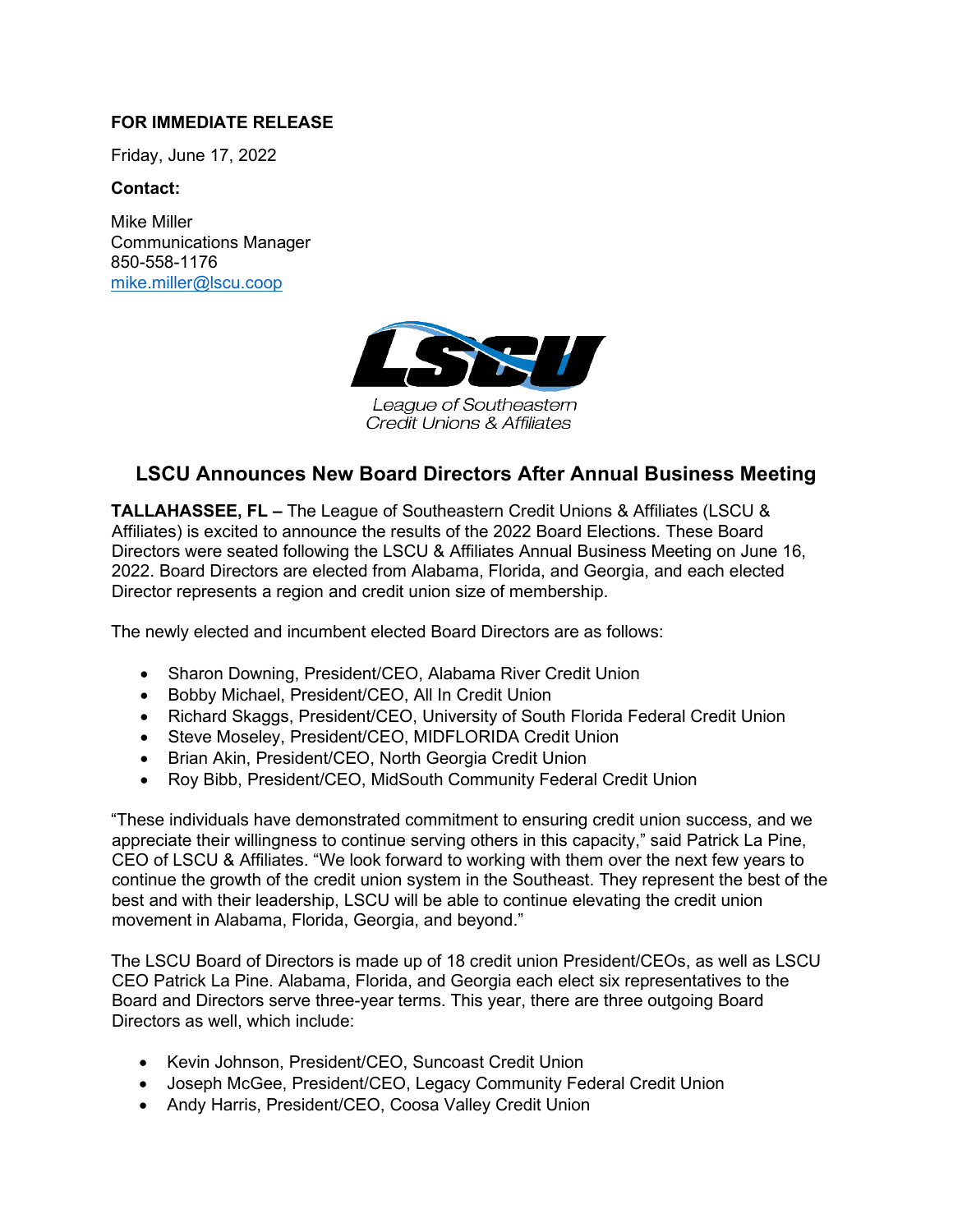"I want to thank our incoming and outgoing Directors for volunteering to be a part of the LSCU Board," said Kevin Johnson, Chairman of the LSCU Board of Directors and President/CEO of Suncoast Credit Union in Tampa, Florida. "The decisions we make have long-lasting impacts on credit unions and their members. I'm humbled to work with these men and women as we continue to strengthen the credit union movement. I also want to thank our member credit unions that participated in the 2022 election process."

*Biographies and pictures of the newly elected and incumbent elected Board Directors are provided below.* 

###

## **ABOUT THE LEAGUE OF SOUTHEASTERN CREDIT UNIONS & AFFILIATES**

*The League of Southeastern Credit Unions & Affiliates represents 311 credit unions throughout Alabama, Florida, and Georgia and has a combined total of more than \$155 billion in assets and more than 11.2 million members. LSCU provides advocacy, compliance services, education and training, cooperative initiatives, and communications. For more information, visit [www.lscu.coop.](http://www.lscu.coop/) Follow LSCU on [LinkedIn,](https://www.linkedin.com/company/league-of-southeastern-credit-unions/mycompany/) [Twitter,](https://twitter.com/LeagueofSECUs?ref_src=twsrc%5Egoogle%7Ctwcamp%5Eserp%7Ctwgr%5Eauthor) an[d](https://www.facebook.com/LeagueofSoutheasternCreditUnions/) [Facebook.](https://www.facebook.com/LeagueofSoutheasternCreditUnions/)*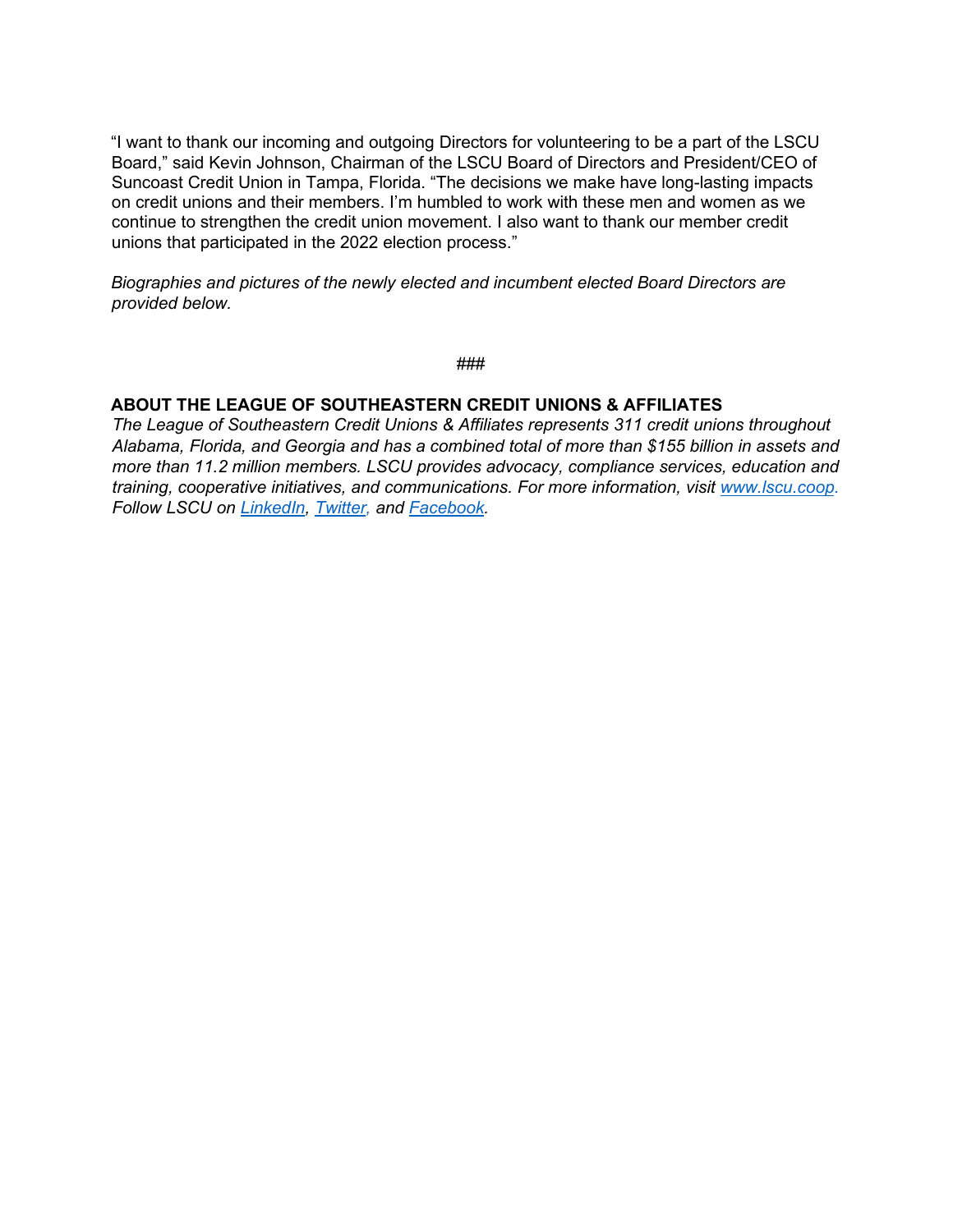

#### **REGION 1, CATEGORY 1: Sharon Downing - Incumbent President/CEO, Alabama River Credit Union (ARCU)**

Mrs. Downing is President/CEO of ARCU. Her educational background is in Business Management and Accounting, and she has worked in the financial industry for 42 years, including 31 years with ARCU. Mrs. Downing has served on the LSCU Board since 2011 and is also a member of the Southeastern Credit Union Management Association, Mobile Chapter of

Credit Unions, Monroeville Chamber, and Kiwanis. Additionally, she has served on the LSCU Audit & Investment, Governance, and Awards Committees, and as a Trustee for the Southeast Credit Union Foundation. She believes strongly in the Credit Union Movement of which LSCU is a viable part, providing credit unions of all sizes the tools to serve their members with excellence, both at the state and federal levels.



#### **REGION 1, CATEGORY 3: Bobby Michael President/CEO, All In Credit Union**

Mr. Michael has been involved in the industry since 1994, first as a CPA and auditor and, in the last 20 years, as a President/CEO. All In Credit Union is a strong supporter of the LSCU Young Professionals Group, staff participates on the local Chapter Board, and All In has hosted numerous legislators at their offices. The credit union is a participant of the MAP program, Open

Your Eyes contributor, FedPAC contributor, and participates regularly in the CUNA GAC. Personally, Mr. Michael serves on CUNA's Advocacy Committee, CUMIG's National Council Advisory Panel, LSCU's Federal Advocacy Policy Committee, and the SECUF's Community Spark Committee. He also taught at LSCU's Credit Union Leadership Institute last year.



## **REGION 2, CATEGORY 2: Richard Skaggs - Incumbent President/CEO, USF Federal Credit Union (USF FCU)**

Mr. Skaggs is President/CEO of USF FCU, serving central Florida communities. USF is the 2020 recipient of the Florida Governor's Sterling Award for Performance Excellence and, in 2021, USF FCU was honored to be one of seven companies nationwide awarded a national site visit from the Malcolm Baldrige Performance Excellence examiners. Mr. Skaggs is currently Secretary for the LSCU and SECUF Boards and has also held

the position of Treasurer during his tenure. Additionally, he serves as Vice Chairman of the Board for Shared Services for Credit Unions. He anticipates continuing his involvement as LSCU and its members move legislation that benefits credit unions at the state and federal levels. He is also focused on advancing the SECUF Community Spark initiatives in our states and continues to support a strategic plan that will advance shared priorities.